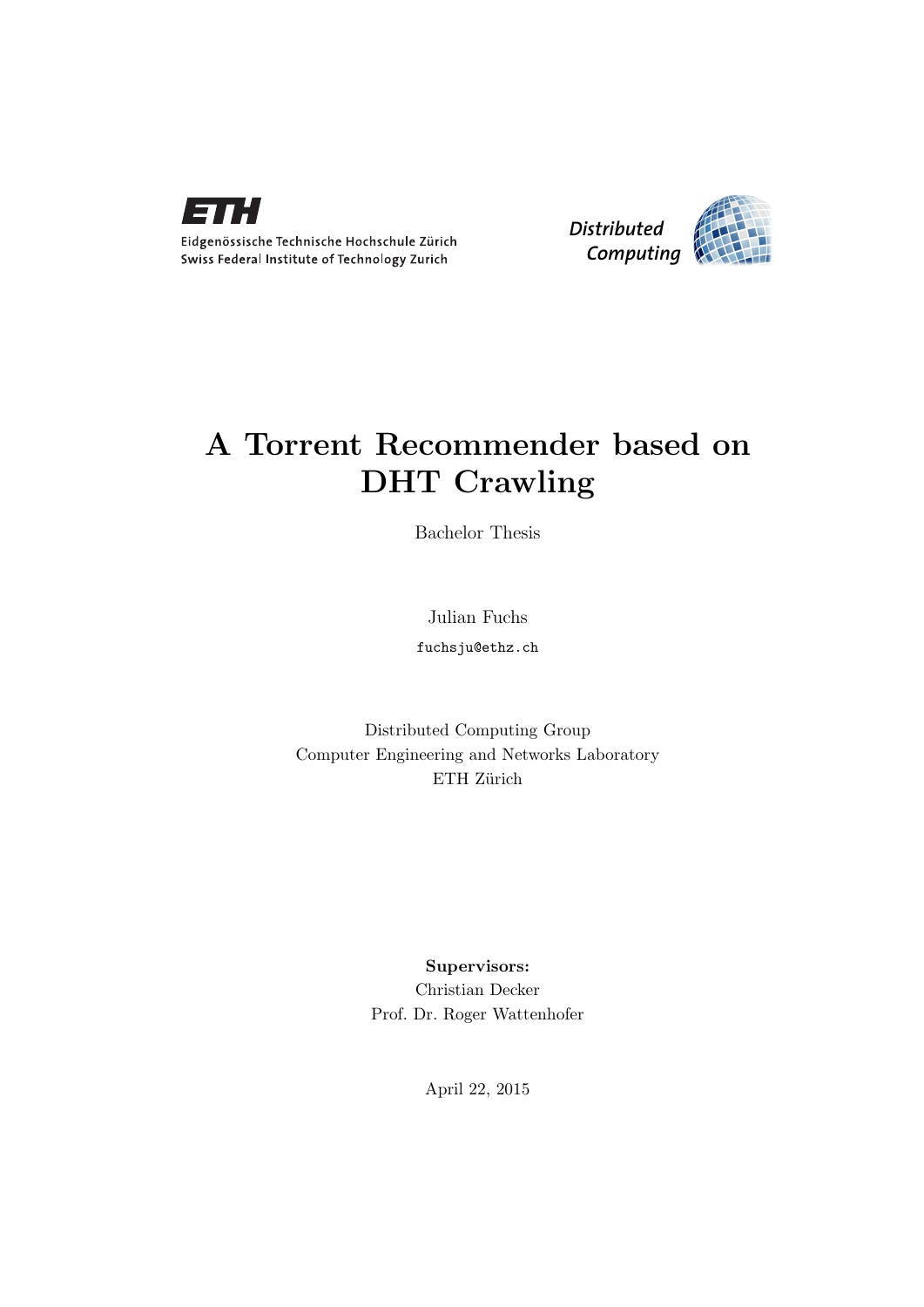# Abstract

<span id="page-1-0"></span>The DHT Mainline is a significant extension to the BitTorrent protocol. The DHT Mainline has several million users and is the largest DHT network. This thesis uses the DHT Mainline to generate a recommendation system for torrents.

A program was written crawling the entirety of the torrent search engine kickass.to gathering metadata about torrents. The DHT Mainline was then crawled to search for downloaders of torrents. The gathered data was clustered and filtered by a third program. A system using cosine based item similarity and collaborative filtering was implemented to generate recommendations based on the aggregated and clustered data. A website using the visitor's IP address and asking for favourite torrents displays the generated recommendations.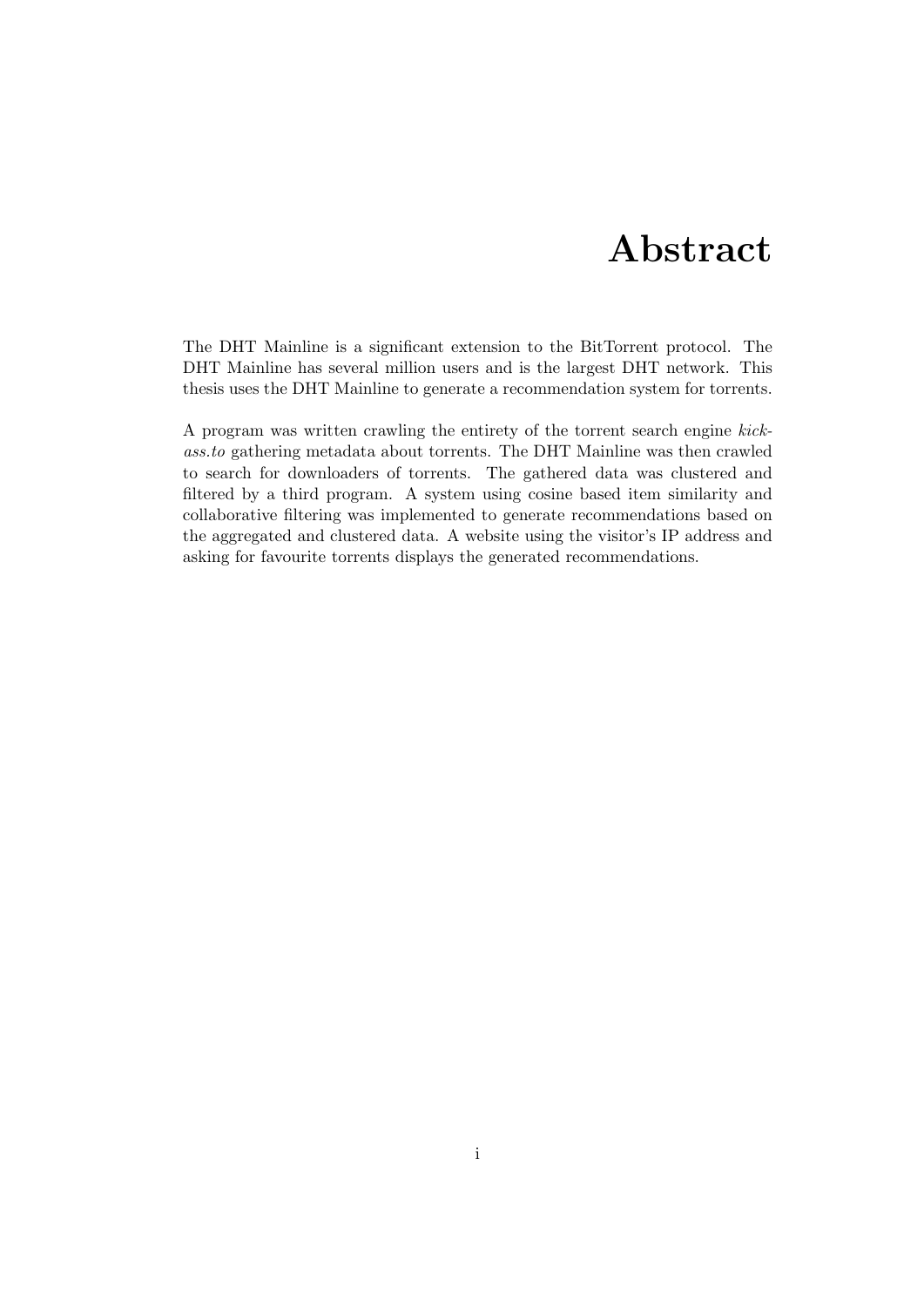# **Contents**

|                        | Abstract                 | i  |
|------------------------|--------------------------|----|
| 1                      | Introduction             | 1  |
|                        | 1.1                      | 1  |
| $\bf{2}$               | <b>BitTorrent Basics</b> | 3  |
|                        | 2.1                      | 3  |
|                        | 2.2                      | 5  |
|                        | 2.3                      | 9  |
| 3                      | Implementations          | 10 |
|                        | 3.1                      | 11 |
|                        | 3.2                      | 12 |
|                        | 3.3                      | 13 |
|                        | 3.4                      | 15 |
|                        | The Website<br>3.5       | 15 |
| $\boldsymbol{\Lambda}$ | <b>Evaluation</b>        | 17 |
| 5                      | <b>Conclusions</b>       | 19 |
| <b>Bibliography</b>    |                          | 20 |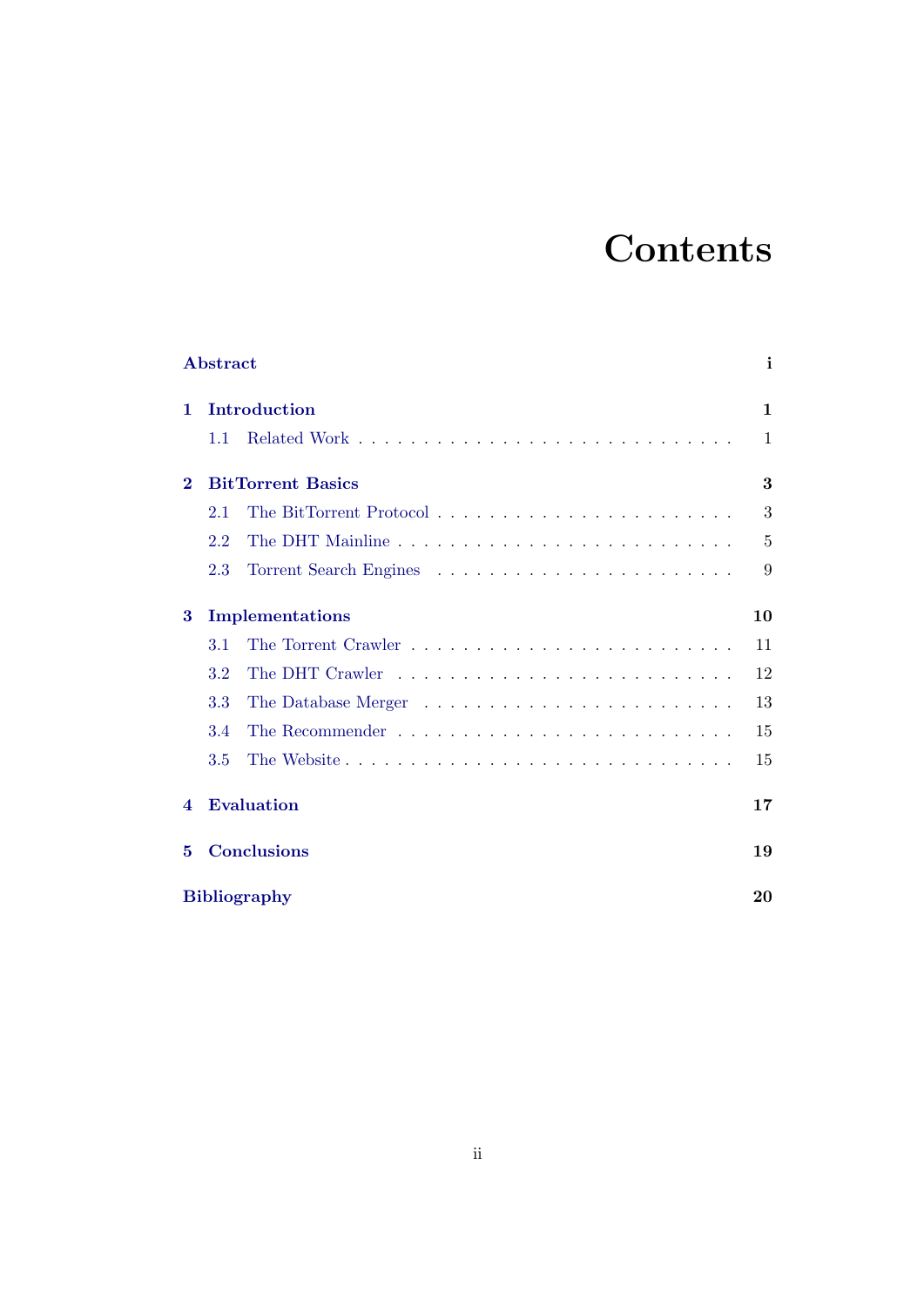# CHAPTER<sub>1</sub> Introduction

<span id="page-3-0"></span>Torrents are a widely encountered phenomenon in today's world, contributing about 15% of Europe's Internet traffic in 2014 [\[1\]](#page-22-1). Movies, Games, TV Series, Books and Music are widely shared across the globe. This Bachelor Thesis examines torrents and their participants to generate a recommendation system.

Recommendations are based on vast amounts of data collected during the course of this thesis. The information was gained by crawling the torrent hosting service  $kicks.to<sup>1</sup>$  $kicks.to<sup>1</sup>$  $kicks.to<sup>1</sup>$ , which is used by downloaders worldwide to gain access to the newest torrents. Over 6 million torrents got analysed by a program called the torrent crawler. By crawling the DHT network, a network used by torrent programs to find participants of torrents, a largely untapped resource was incorporated in this thesis. A program called the DHT crawler uses the DHT network to find the addresses of downloaders of torrents.

The gathered data is clustered and filtered by the database merger before being read by the recommendation system. Recommendations are generated on the assumption that users who download the same torrents have a similar taste. Collaborative filtering and cosine based item similarity are used to generate recommendations. The website displays recommendations for visitors. It inputs IP address and favourite torrents to the recommendation system. Having access to such vast data, this thesis illustrates the nature and composition of today's torrents.

## <span id="page-3-1"></span>1.1 Related Work

DHT crawling has previously been done for the Vuze DHT by Scott Wolchok [\[2\]](#page-22-2). Wolchok's approach shows that the transition in the file sharing arms race from centralized trackers to DHT based tracking makes torrent networks more resilient. The DHT Mainline has been analysed by Liang Wang and Jussi Kan-

<span id="page-3-2"></span><sup>1</sup> <https://kickass.to/>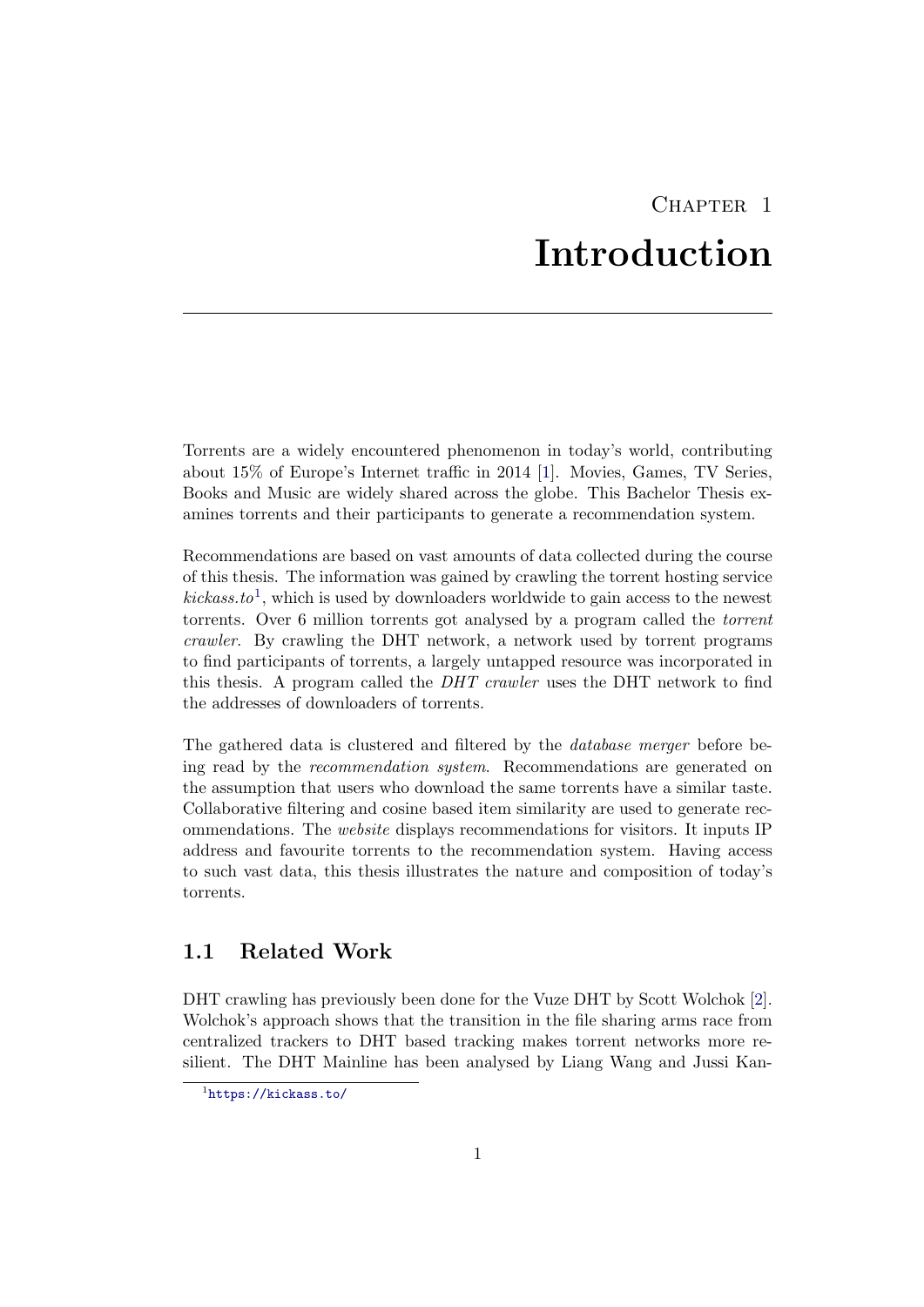### 1. INTRODUCTION 2

gasharju [\[3\]](#page-22-3), showing the size of the DHT Mainline.

A recommendation system for torrents was developed by Mittal et a.l. [\[4\]](#page-22-4). Their system based its recommendations on crawling various torrent search engines. The system developed in this thesis makes recommendations based on both crawling torrent websites and crawling the DHT Mainline. Another approach to recommendations for playlists in peer-to-peer networks was introduced by Pouwelse et a.l. [\[5\]](#page-22-5), using the concept of taste buddies.

This thesis is based on the fundamental works about the BitTorrent protocol by Bram Cohen [\[6\]](#page-22-6) and the introduction of the DHT protocol to BitTorrent by Andrew Loewenstern and Arvid Norbert [\[7\]](#page-22-7).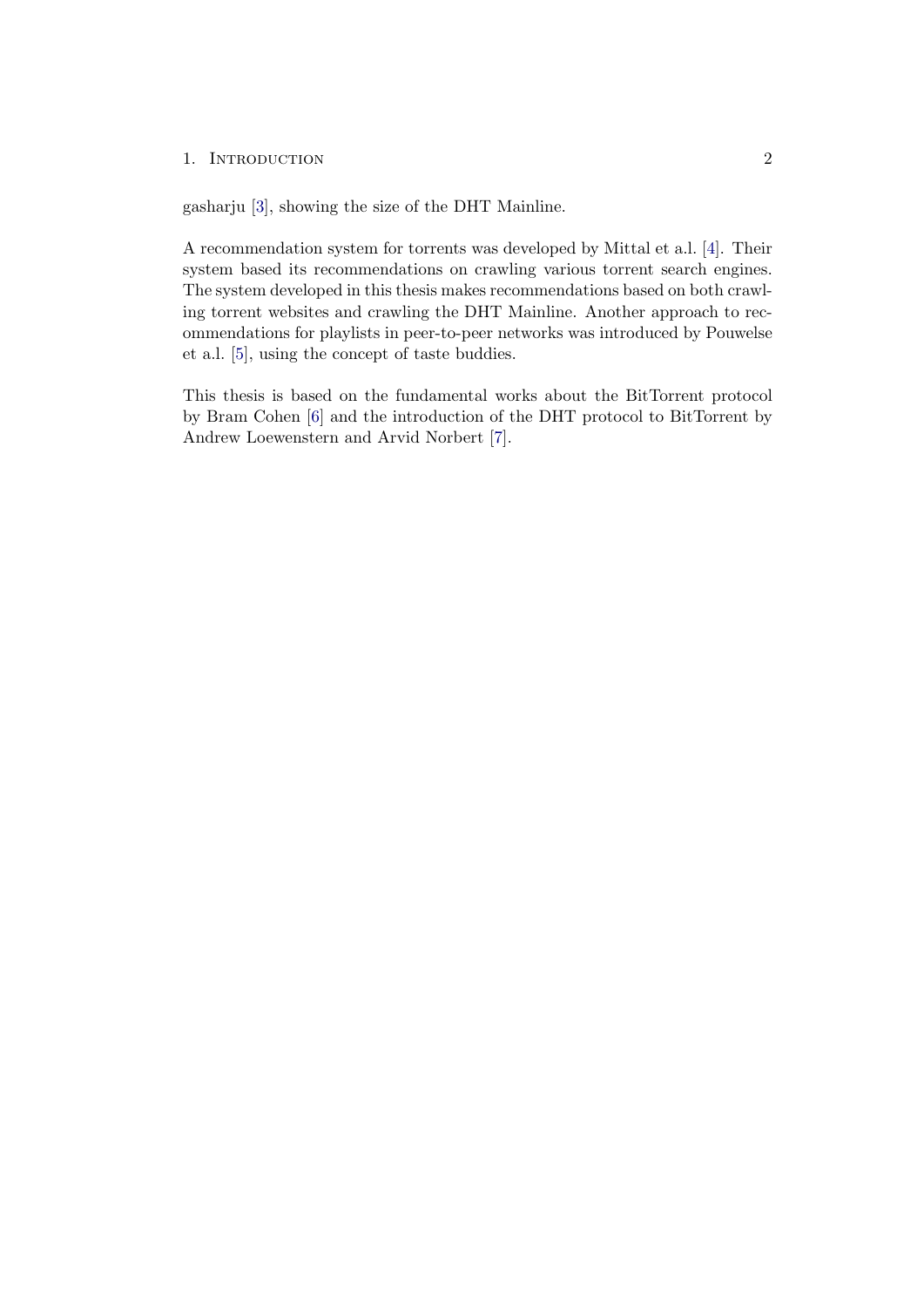# $CHAPTER$  2 BitTorrent Basics

<span id="page-5-0"></span>The phenomenon of peer-to-peer file sharing began in 1999 with a program called Napster [\[8\]](#page-22-8). The service, which allowed users to share their music libraries without paying anything, attracted 26 million users before being shut down 2001 due to a legal lawsuit.<sup>[1](#page-5-2)</sup>

Napster was built as a centralized peer-to-peer network. Its weakness being a central server which was responsible for the exchange of files. This weakness was then also used to shut down Napster once and for all. The success of this very early peer-to-peer sharing network inspired others.

One who tackled the problem of centralized peer-to-peer networks was Bram Cohen, a former graduate student, who proposed the BitTorrent protocol in 2001 [\[9\]](#page-22-9).

## <span id="page-5-1"></span>2.1 The BitTorrent Protocol

How to efficiently distribute data over a network of computers has been an issue from the beginning of the Internet. The classical server/client structure comes to its limits as soon as the number of clients grows too high for the server to handle. Obvious scalability problems arise. The BitTorrent protocol tries to overcome these.

While previous systems used one centralized server to store which user had what music and connected users who wanted to share files, the BitTorrent protocol has a distributed approach.

Every file gets split into pieces of the same size. These pieces are usually between 32 KB and 16 MB large. The number of pieces a file is split into varies from several hundred to several thousand. Pieces are then uploaded and downloaded

<span id="page-5-2"></span> $1$ <https://news.bbc.co.uk/2/hi/business/1449127.stm>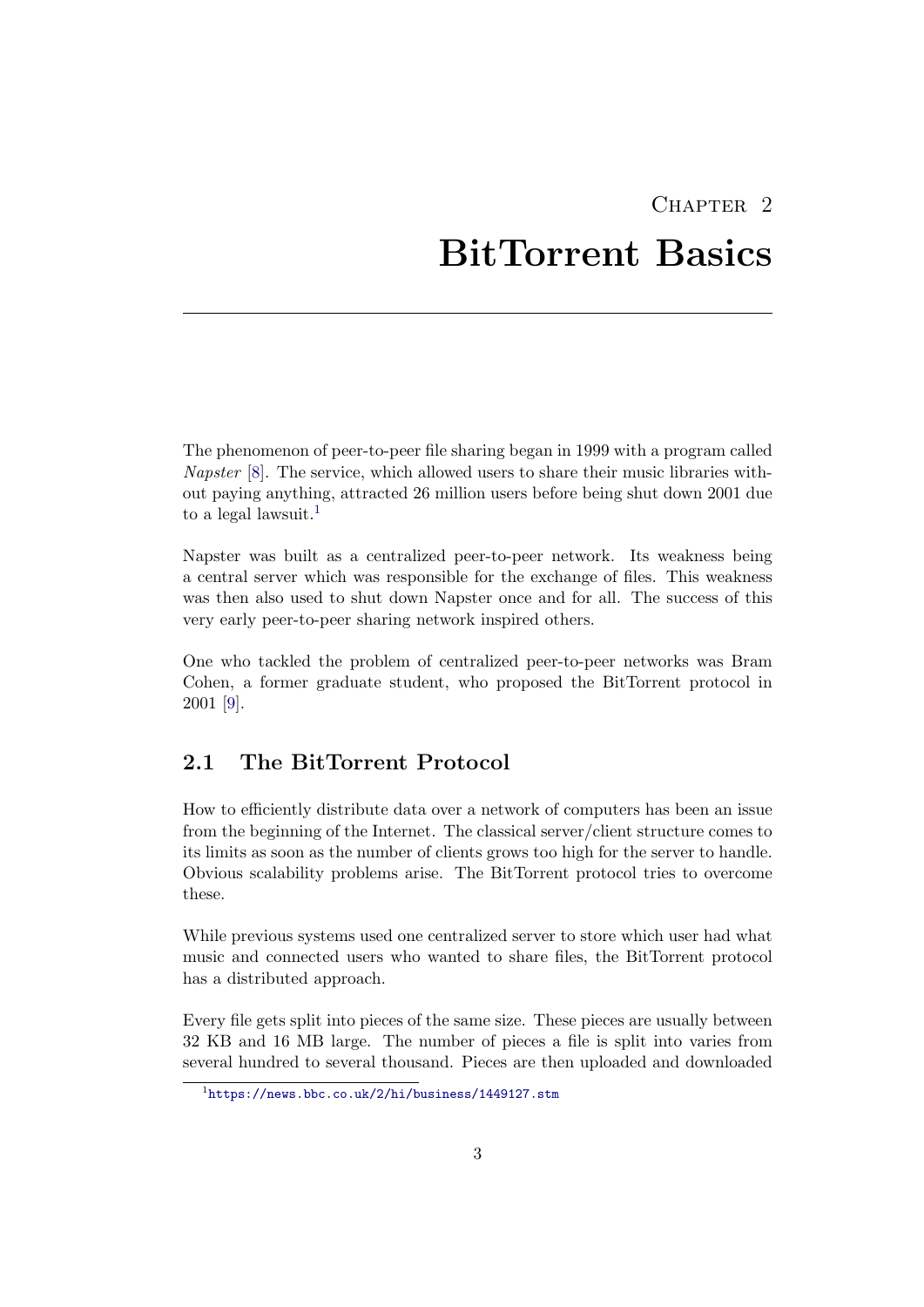independently of one another. If one has all the pieces, one can combine them to the original file.

This has some advantages to the common way of downloading a file as a whole from one source. For one, a user can stop the download of that file at any time and resume from where she left off by just downloading the still missing pieces. Also, a user can download single pieces from different sources, which is an advantage when downloading large files. When splitting a large file first into parts and then downloading each part, it does not matter when a single source of a piece goes offline. The downloader keeps the progress, i.e., the pieces she already downloaded, and finds a new source to get the still missing pieces.

Every file shared by means of the BitTorrent protocol has it's own metadata file which contains all the information needed to download a copy of that original file. This metadata file is called a torrent file. Torrent files are spread over torrent search engines, websites, blogs, mails, or any other means. Typically, a torrent file is about 10-100 KB large. This makes the BitTorrent protocol more resilient than previous systems which used more centralized approaches. If a website is taken down, one can easily host another which provides the same functionality. Any website or service who offers a search engine and returns the according torrent files will do. As long as you have access somewhere to the torrent file and there are uploaders who have complete copies, you can download the content since all the information needed for the download is contained in the torrent file.

This differs fundamentally from the way Napster, the first peer-to-peer sharing platform, worked. The central Napster server was used for every connection between downloaders, without the central server, no one could download anything. With the BitTorrent protocol, the downloader is no longer dependant of a single central entity.

A torrent file consists of the following:

### A list of trackers:

Trackers are servers which store the IP-Addresses of users who have some, so called leechers, or all pieces of the desired content, so called seeders. When a user wants to start downloading, she asks the trackers contained in the torrent file to send a list of seeders and leechers. The pieces are then downloaded from the contacts on the list.

### Information about the pieces of this file:

The amount of pieces and the length of these pieces.

### Hash values:

For each piece, the torrent file contains a 20 byte SHA1 hash of that piece.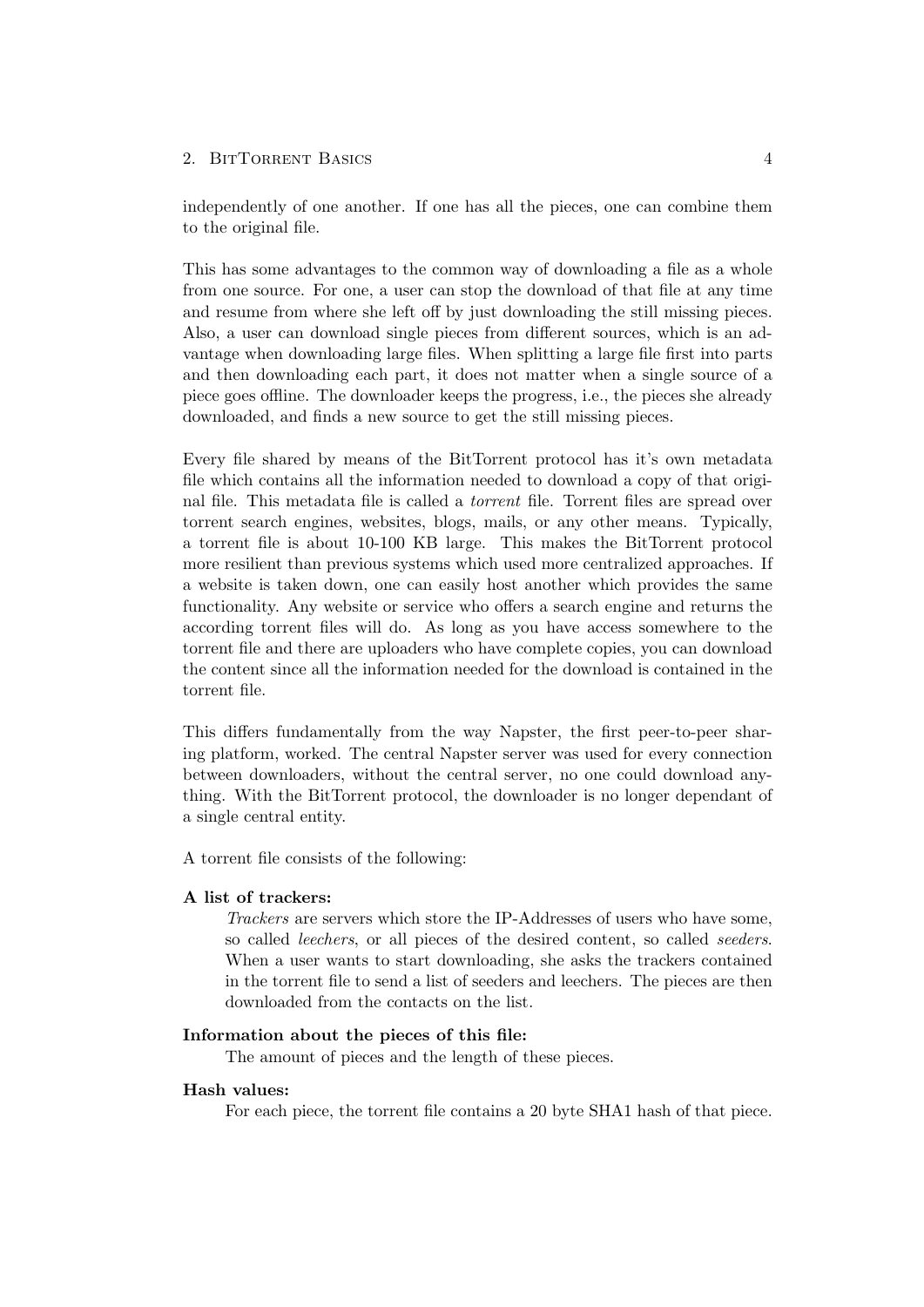This is used to check the integrity of the downloaded pieces.

### Other meta info:

The name of the content, a description of the folder structure and their size.

Each file shared by the BitTorrent protocol is also associated with a 160-bit long infohash. This SHA-1 hash is generated from the file's name and size, the directory structure the piece length and other information from the torrent file. This infohash is unique for each file [\[6\]](#page-22-6).

An alternative to torrent files are magnet links. A magnet consists only of the infohash of a torrent and a list of trackers from which a user downloads the torrent file from. Instead of asking the trackers listed in the torrent file to find seeders and leechers, we contact a distributed hash table or DHT. The concept of DHTs is explained in the next chapter.

There are several advantages of magnets over the classic torrent files. For one, since they are only a string, they use far less space. This is not only practical for the users of torrent networks but also for torrent websites and hosters. For the users, magnets are simpler to use since they don't need to download a torrent file any more but only need to click on the magnet link. This automatically starts the torrent client and with it the download of the file.

For torrent websites magnets are useful since they can be embedded in webpages and use far less space than torrent files. This is the reason why the infamous *thepiratebay.se*<sup>[2](#page-7-1)</sup> switched from using torrent files to magnet links in 2012. The storage requirements were reduced massively. To store all the millions of torrents on thepiratebay.se in the magnet format only requires 90 MB of compressed data, small enough to fit on a flash drive. Also, since less potentially incrimination data is stored on the website, it would be easier to claim that thepiratebay.se purely functions as a search engine as users don't have to download any files in order to find content.

## <span id="page-7-0"></span>2.2 The DHT Mainline

A torrent client is a program used to download content on the internet by using a torrent file or a magnet link. There are various torrent clients available which implement the BitTorrent protocol. One of the most common torrent clients is μtorrent which has over 150 million users.[3](#page-7-2)

<span id="page-7-1"></span> $^{2}$ <https://thepiratebay.se/>

<span id="page-7-2"></span> $^3$ <http://www.reuters.com/article/2012/01/09/idUS162488+09-Jan-2012+BW20120109>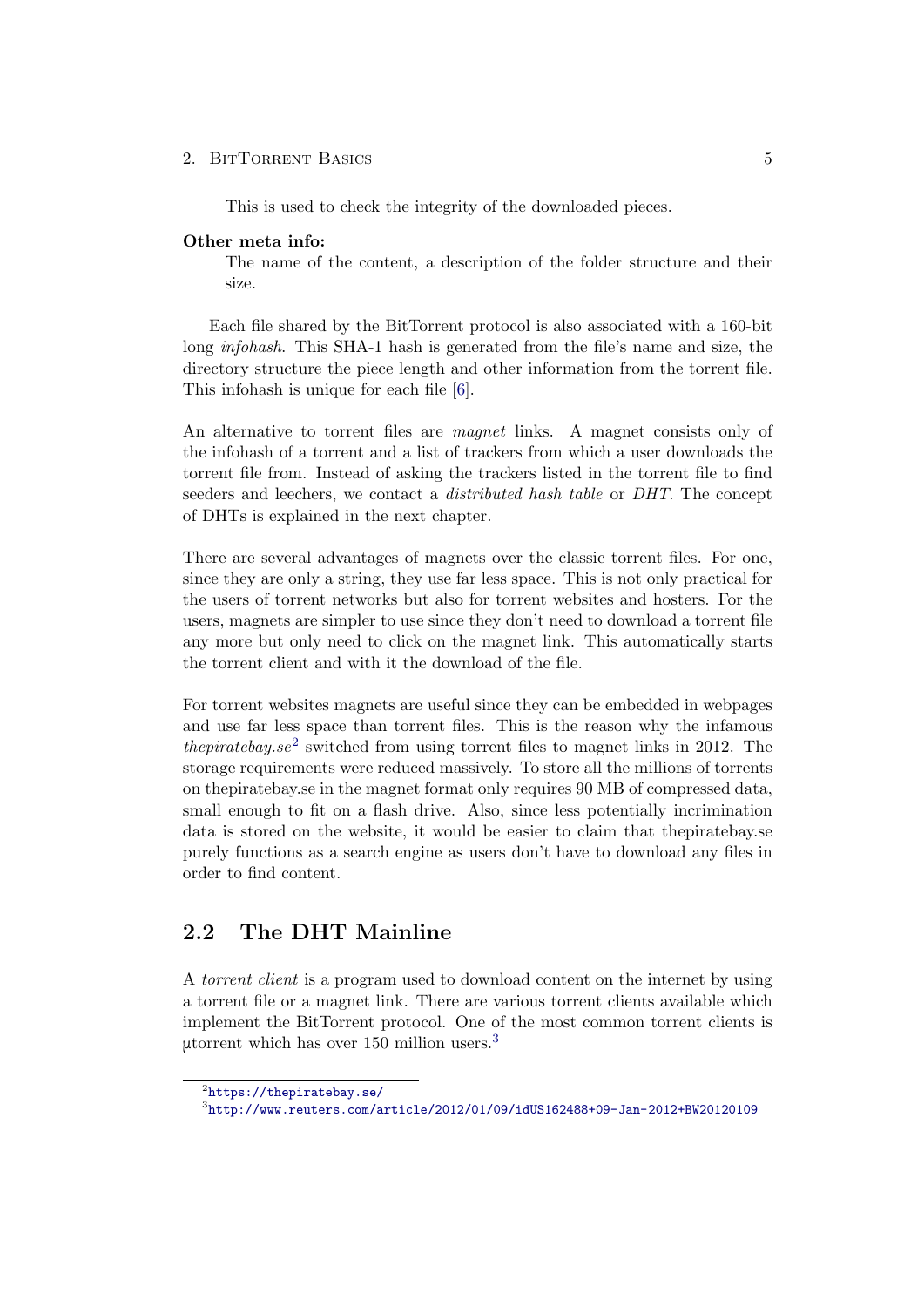Once a user downloads a torrent or a magnet file and starts up her torrent client, the torrent client contacts the trackers stored on the list of trackers in the torrent file. Trackers provide a torrent client with addresses of seeders and leechers of a file. The torrent client then starts to independently download each piece the torrent was split into from the list of seeders and leechers.

Since the torrent file contains a list of trackers, should one tracker go offline or be taken down, the torrent client can just contact another tracker on the list. Even though it's unlikely that all trackers on the list are offline at the same time, trackers represent an undesired centralized component in the BitTorrent protocol. So it comes to no surprise that practically all popular torrent clients do not rely just on centralized trackers.

Since 2005, an alternative to using centralized trackers gained popularity. The torrent client Vuze implemented distributed tracking by utilizing a distributed hash table or DHT.<sup>[4](#page-8-0)</sup> This DHT provides torrent clients with IP addresses of seeders and leechers without the need to contact a central tracker.

When the torrent client Vuze introduced their DHT network, the Mainline Bit-Torrent client implemented their own called the DHT Mainline, which is now the most widely used DHT network. The DHT Mainline was also used in this thesis.

The DHT Mainline is a large network consisting of 15 to 27 million participants in the course of a day. Most of the participants are located in Europe [\[3\]](#page-22-3). Participants of the DHT network are called nodes. Nodes communicate with each other using UDP. Each node has it's own routing table which contains the contact information of other nodes. Each node also stores contact information of peers.

In our context, peers are computers which run a torrent client. Peers can provide a file for download when they have the complete file or pieces of it. If a peer wants to download a torrent, it contacts nodes to get addresses of other peers to download from.

In the following, it is important to note that we make a distinction between a node and a peer. A peer is a computer who runs the torrent client, the program which downloads torrents. The torrent client controls a node which communicates with the DHT network to find other peers, i.e. computers, who download the same content. So instead of asking the centralized trackers from the torrent file for other peers, the torrent client can now just ask its own node. Thus the DHT Mainline implements distributed tracking. Essentially, each peer becomes

<span id="page-8-0"></span><sup>4</sup> <http://plugins.vuze.com/changelog.php>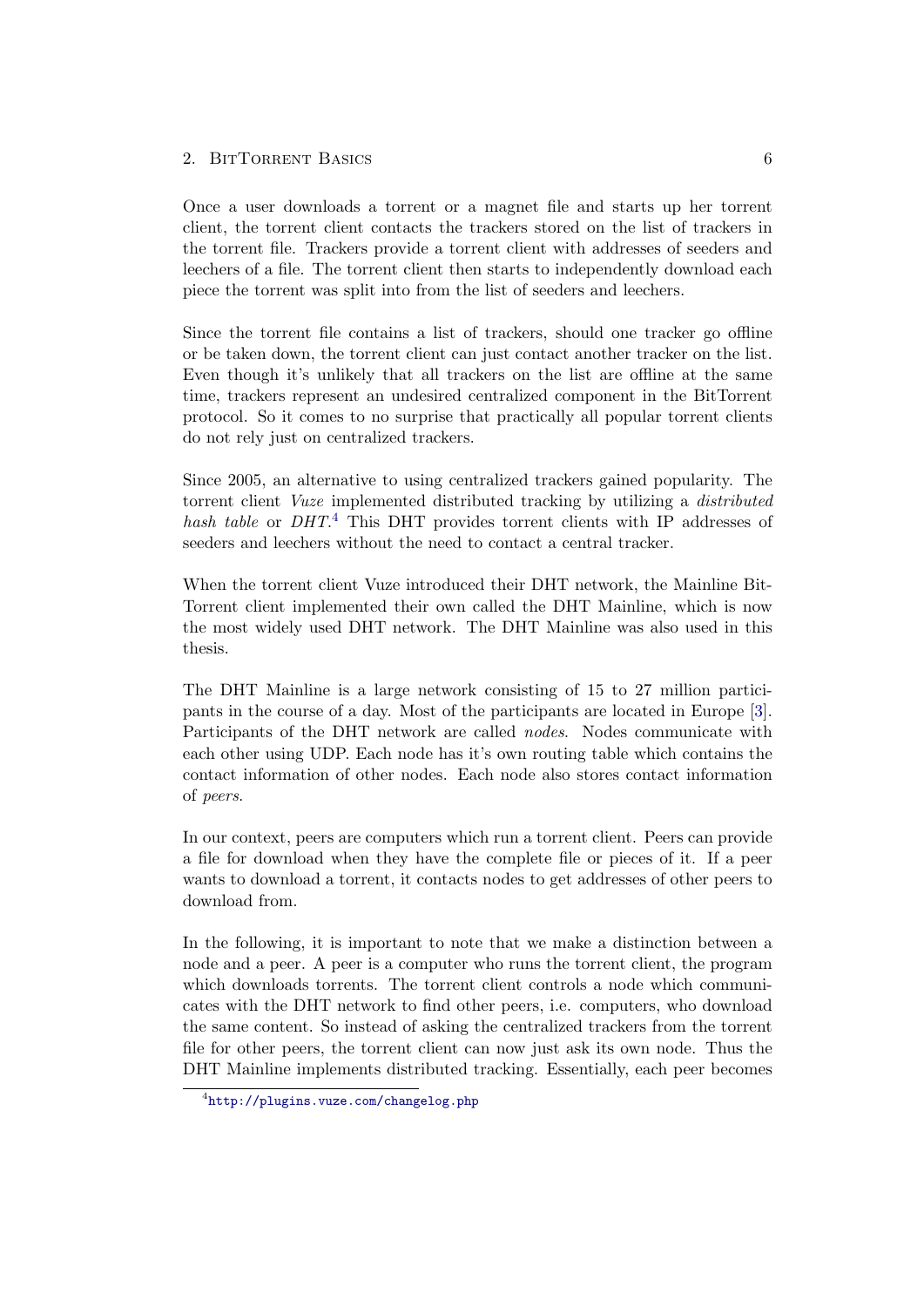#### a tracker.

Every torrent has its own unique infohash (see Section [2.1\)](#page-5-1). A node has a similar, also unique *node-id*, which is defined over the same  $160$  bit long keyspace as an infohash. When a torrent client starts up for the first time, it chooses its node-id at random.

Since node-ids and infohashes have the same length, it is easy to compare nodeids against one another or node-ids with infohashes. Thus we can define a distance function which gives us a metric to compare how close two values, i.e. either infohashes or node-ids, are to one another. This distance function is defined as [\[10\]](#page-22-10):

$$
distance(A, B) = \|A \oplus B\|
$$
\n(2.1)

Where  $\| \$  indicates the cardinality of the set of one bits. So the smaller the distance, the more similar are two arguments.

Each node has a routing table which contains contact information for other nodes in the DHT. A node knows more nodes whose node-ids are close to his own node-id than nodes whose node-ids are far away. A node also knows about the location of peers who provide access to a file with a similar infohash to the node's own node-id.

If a torrent client wants to find peers to download a file from, it uses the routing table of its node. In the routing table, it searches for the node-ids which are closest to the infohash of the file the client wants to download. It then contacts these nodes and asks them if they know about peers who can provide pieces of the file.

If the asked node knows about peers who have the file with that infohash, it returns those peers. The torrent client can now start downloading from these peers. If the asked node doesn't know about any peers, it searches its own routing table for nodes closest to the infohash and returns them.

The original node now asks the received nodes about the infohash, repeating the process. In the end, the original node receives the contact information of peers, which he can download from [\[7\]](#page-22-7).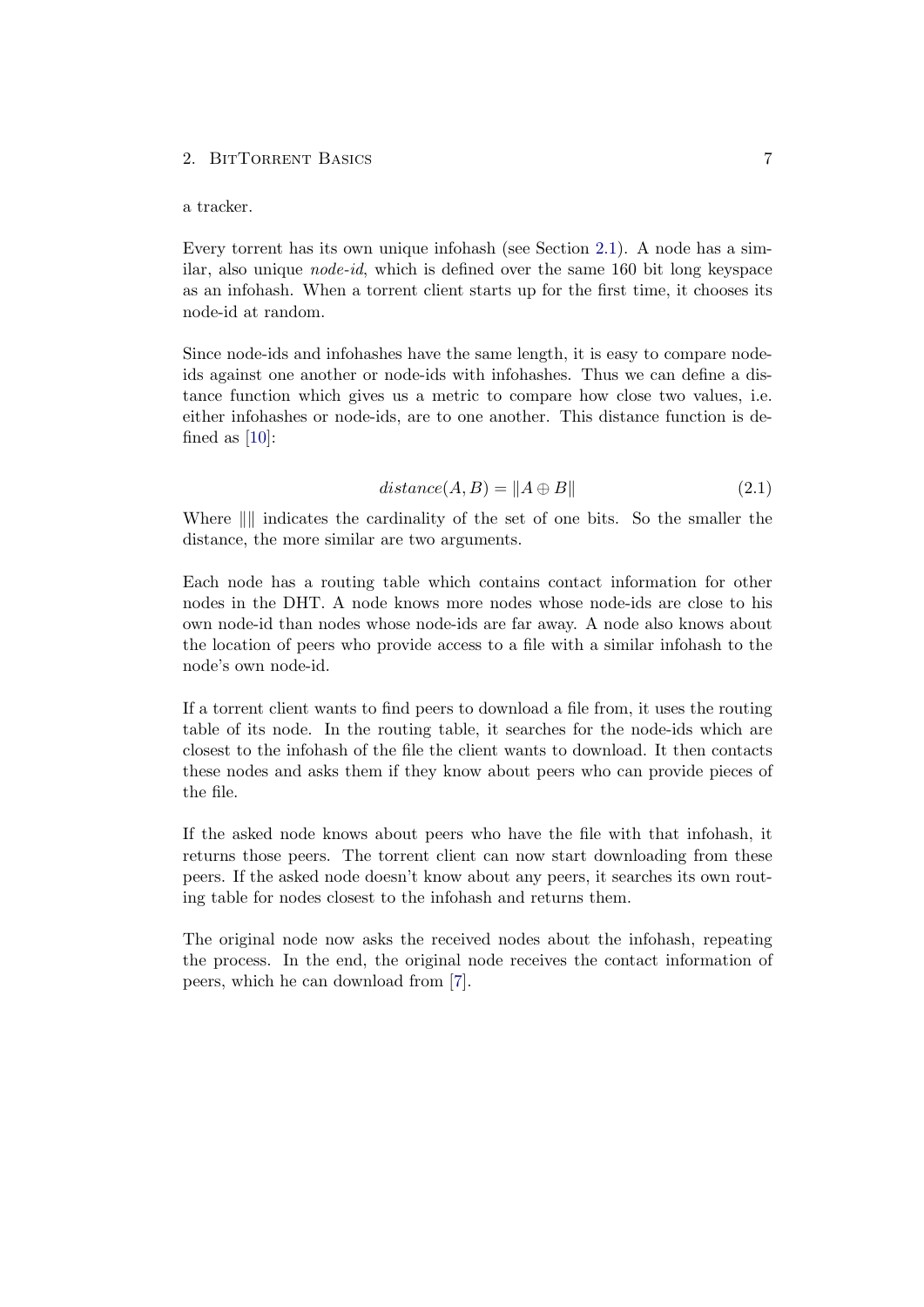The Figure [2.1](#page-10-0) illustrates how the DHT Mainline works. At step 1 in the figure, the peer searches for nodes with node-ids close to the file's infohash. Nodes N2 and N3 have similar node-ids and are asked if they know about that particular infohash. Node N3 knows that  $Peer1$  has the file and sends the contact information of Peer1 as a response, denoted as step 2 in the figure. Node N2 doesn't know any peers itself. Shown as step 3 in the figure, N2 searches its own routing table and returns the contact information of node N5, whose node-id is close to the asked infohash.



<span id="page-10-0"></span>Figure 2.1: Finding peers in the DHT Mainline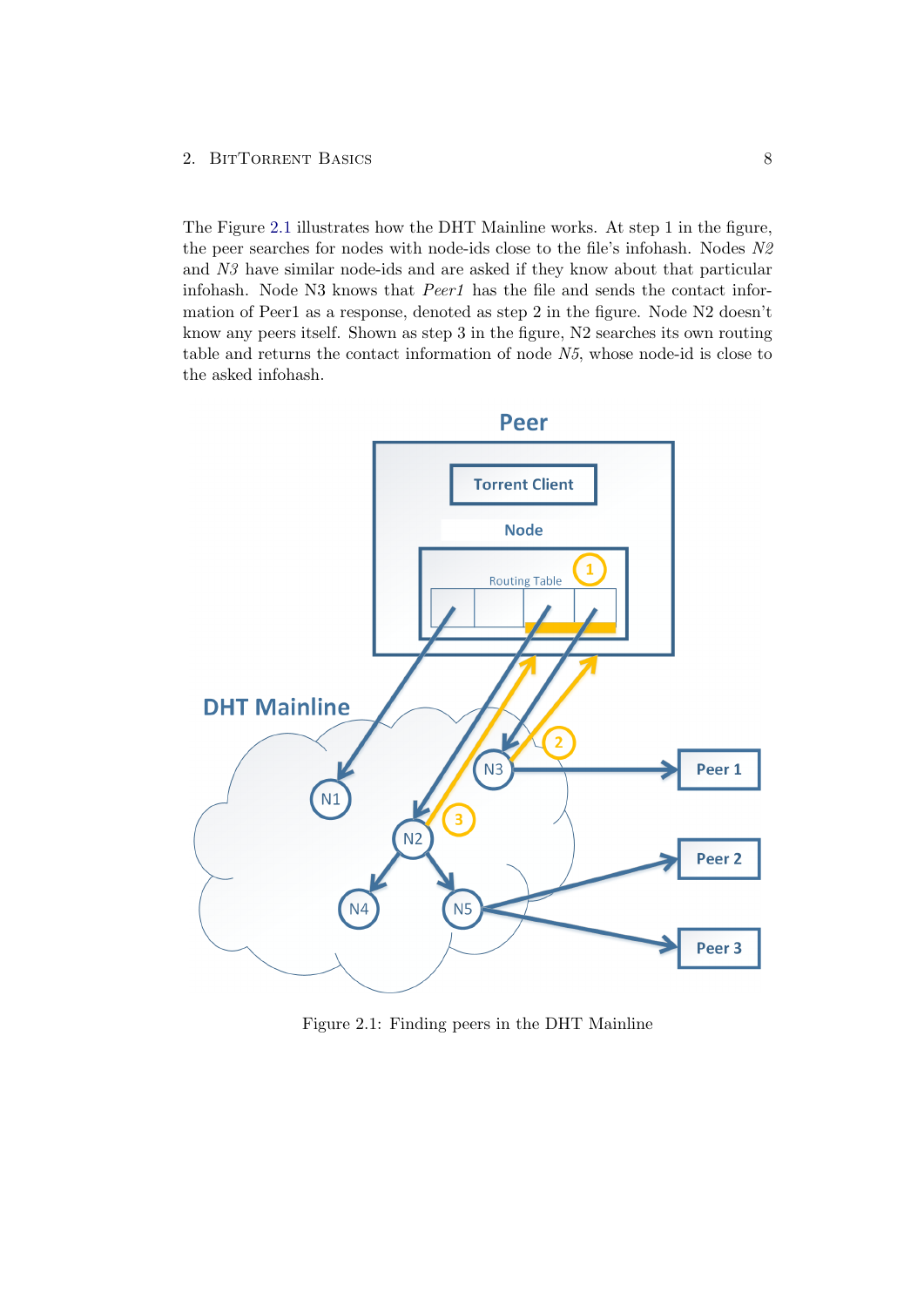## <span id="page-11-0"></span>2.3 Torrent Search Engines

kickass.to is the leading torrent search engine in the world.<sup>[5](#page-11-1)</sup>At the time of writing, kickass.to is the 145th most popular website on the internet according to alexa and has several million unique visitors per day.

But kickass.to offers not only a search engine, it also provides links to IMDb, an Internet movie database collecting information of all existing movies and shows,<sup>[6](#page-11-2)</sup> has discussion threads about its torrents and categorises and groups its content. These aspects distinguish it from other torrent search engines like thepiratebay.se and make it a more resourceful source to gain data from.

kickass.to categorises each torrent into one of nine categories. Torrent uploaders can optionally provide additional information, for example the cast, the release date or a summary of the plot in the case of movies. kickass.to also groups up all torrents about the same content and gives this group a name. In this thesis we call this collection identifier the kickass affiliation.

Each hour, about 250 new torrents get added to kickass.to. Overall the website contains about 6 million torrents. Since the founding of kickass.to in 2009, the website has been involved in various censorship lawsuits, forcing it to change domain names several times. The most recent switch was to the Somalian .so domain name.

<span id="page-11-1"></span> $5$ <http://www.alexa.com/topsites/global;2>

<span id="page-11-2"></span> $<sup>6</sup>$ <http://www.imdb.com/></sup>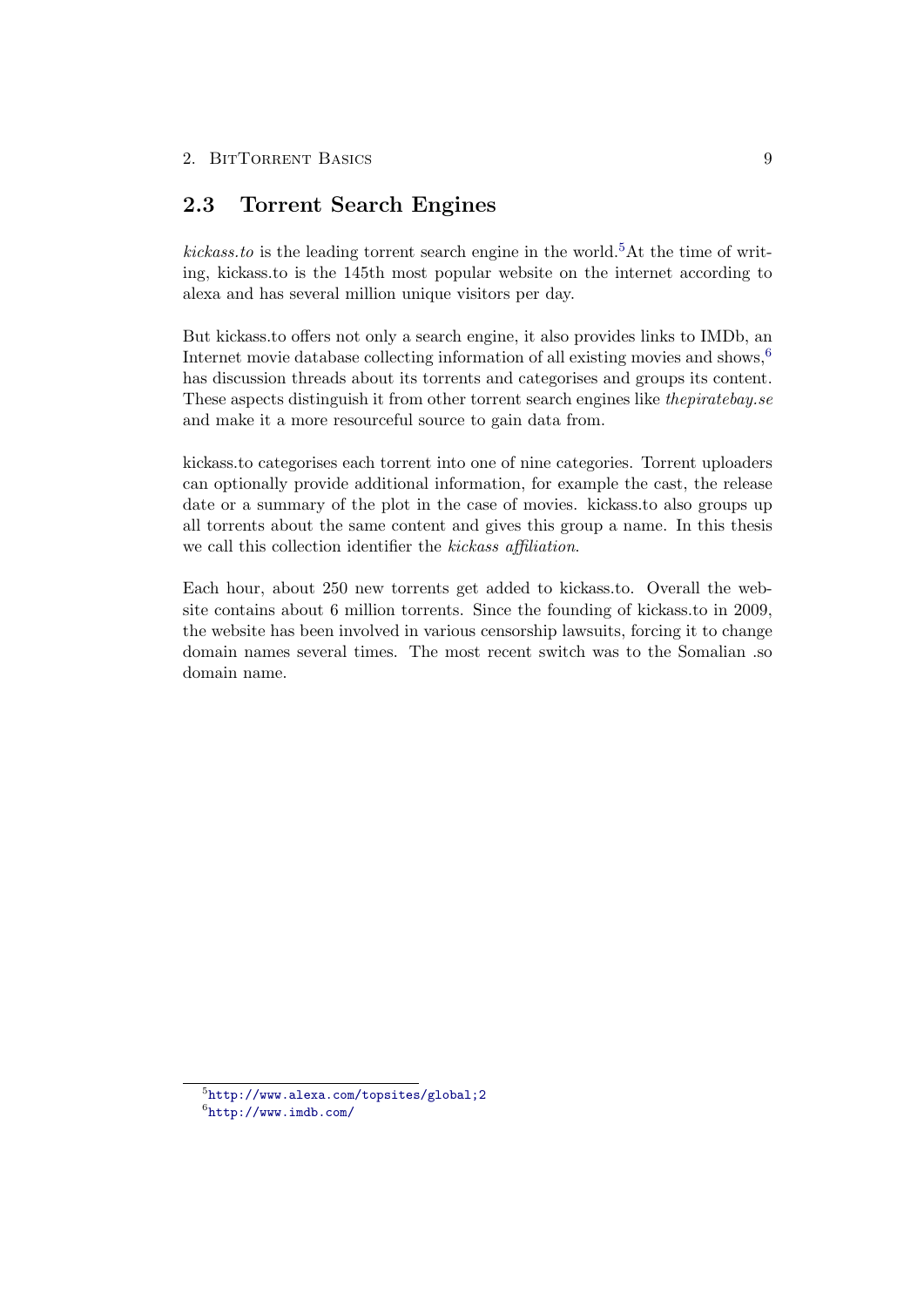# CHAPTER 3 Implementations

<span id="page-12-0"></span>This thesis is divided into 5 parts: the torrent crawler, the DHT crawler, the database merger, the recommender and the website. A MySQL database was used to store and exchange data between the 5 parts. The structure of this thesis, the interactions between the programs and the tables they modify and access in the MySQL database are illustrated in Figure [3.1.](#page-12-1)



<span id="page-12-1"></span>Figure 3.1: The structure of this thesis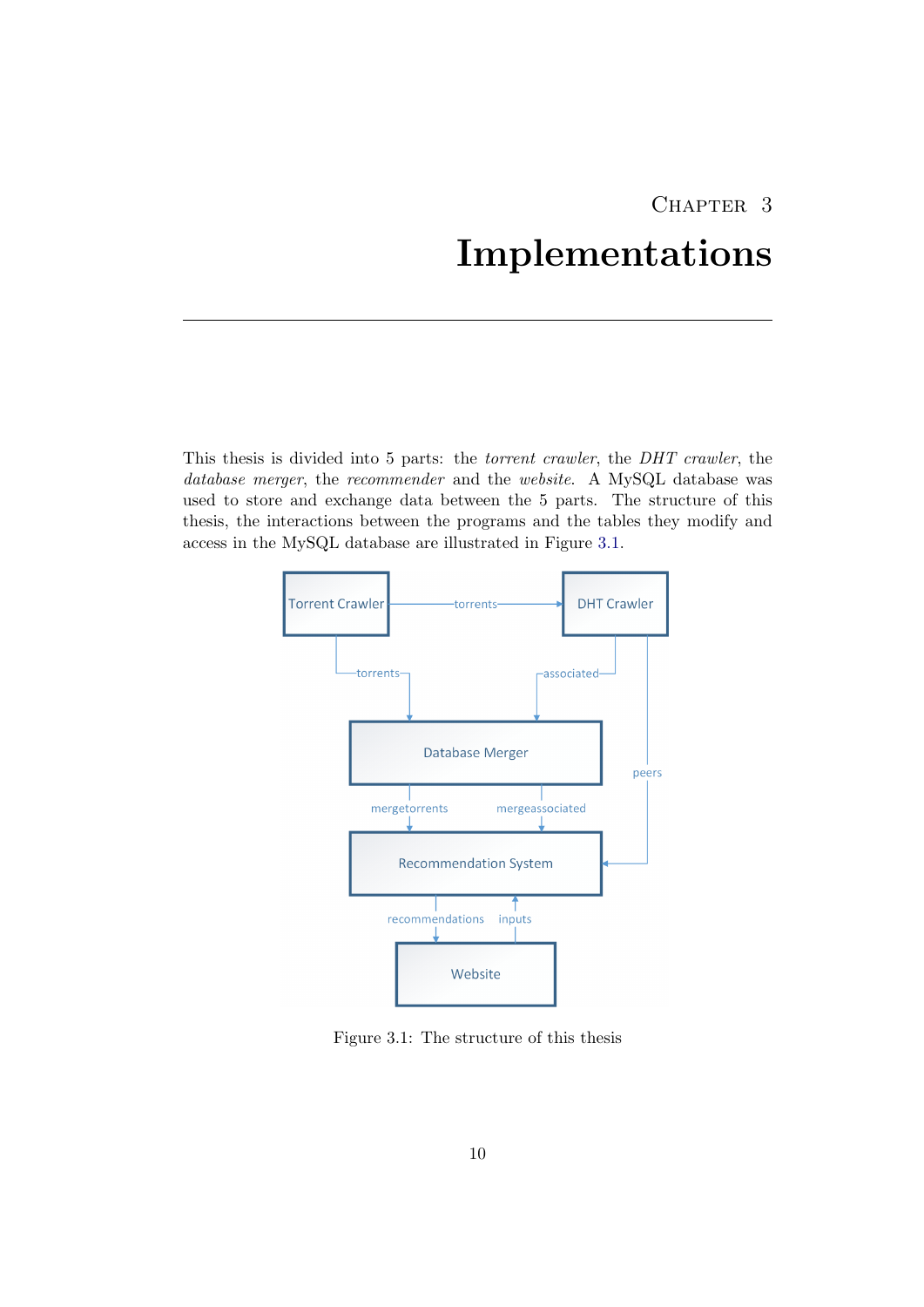## <span id="page-13-0"></span>3.1 The Torrent Crawler

As building a recommendation system for torrents is the topic of this thesis, a logical starting point was to gather data about torrents. To collect data from the torrent search engine kickass.to comes natural. It is the most frequented torrent search engine in the world and is providing more metadata than similar sites. In this thesis, a program was developed named torrent crawler. A MySQL database was used to store the data gathered by the torrent crawler.

The approach to the crawler was twofold: to analyse all currently existing torrents on kickass.to and secondly, to incrementally adding the newly added torrents. Based on this insight, the crawler is split into two parts.

The first part uses an archive file provided by kickass. This file is generated every 24 hours and contains a full data dump of the torrents. The archive file is a large text file and for each torrent contains the infohash and name of that torrent plus the link where that torrent can be found on kickass.to. The crawler calls each link in the archive and analyses it separately, to then store it in the database with the additional information gained from the website. This first part of the crawler uses a multi threaded approach to work through the archive. Memory mapping was used to efficiently access the data. The archive file was downloaded on 12th of November 2014 and is 1.4 GB large. As the crawler worked through the archive, it regularly checked the newly added torrents. This achieves storing all information about torrents from kickass.to by means of incremental updates.

The second part of the crawler would be responsible to analyse the newly added torrents to kickass.to. Again a multi threaded approach was used to access a page on kickass.to where all newly published torrent would appear.[1](#page-13-1) Each entry in this list is a link to the website about a new torrent. Like in the first part, each of these torrent pages would be analysed and then together with the gathered information be inserted into the MySQL database.

On kickass.to, the webpage of a torrent provides declarations which are obligatory and others which are optional. Obligatory entries are a magnet link, the category and the amount of seeders and leechers of the torrent.

One of the optional fields is the kickass affiliation mentioned in Section [2.3.](#page-11-0) It groups torrents which have the same content together by the kickass affiliation. For example a Spanish language version and an English language version of a movie may have the same kickass affiliation. For movies and TV-shows another optional entry is an IMDb link. There are other optional fields but in this thesis,

<span id="page-13-1"></span><sup>1</sup> <https://kickass.to/new/>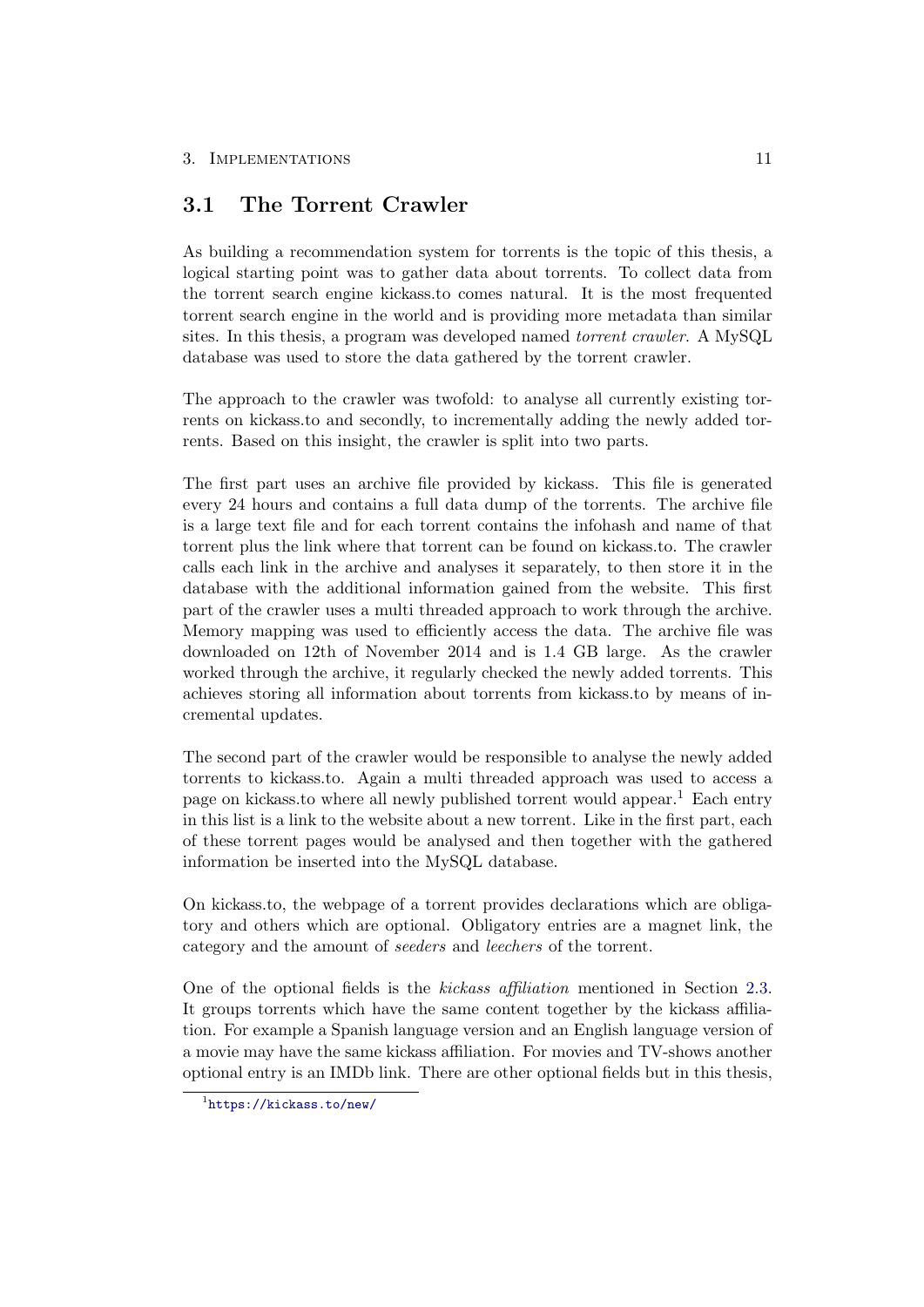### 3. IMPLEMENTATIONS 12

only the kickass affiliation and the IMDb link are used.

Either from working through the newly added torrents or the archive, the torrent crawler calls the webpage of a specific torrent. Since it is possible the kickassserver does not respond, the program tries to get the webpage for up to 3 times before moving on. Kickass does work with legal authorities and responds to take down requests, some of torrent webpages are therefore not accessible any more since they got taken down.

Once the torrent crawler program gets a response from the server containing the webpage in the HTML format, the torrent crawler uses regular expressions to parse the response. We first need to get the infohash of the torrent. This is done by analysing the magnet contained in the webpage. As explained in Section [2.1,](#page-5-1) the magnet contains the infohash. Next we need to get the amount of seeders and leechers of the torrent, which is done by using regular expressions on the website to filter for leechers and seeders. Identifying the category of the torrent works in similar fashion.

In a last step we search the wepgage for optional information like a kickass affiliation or an IMDb link, again doing so by using regular expressions.

Having gathered all the information needed about a single torrent the torrent crawler inserts the data into the MySQL database. This information consists of: the category of the torrent, the amount of seeders and leechers, the infohash and, if available, the IMDb link and the kickass affiliation.

## <span id="page-14-0"></span>3.2 The DHT Crawler

The second part of this thesis is dedicated to gathering IP addresses of peers who download specific torrents. As explained in Section [2.2,](#page-7-0) instead of contacting central trackers to find the addresses of peers for a specific torrent, one can communicate with the DHT network to achieve the same. For this purpose, another program was written during the course of this thesis called the DHT crawler.

The DHT crawler maintains its own routing table containing contact information of nodes in the DHT. At first, the torrent crawler doesn't know any nodes. It therefore contacts the BitTorrent bootstrap node at <router.bittorrent.com>. The DHT crawler asks this bootstrap node until it knows the addresses of 100 nodes in the DHT.

Having contact information for 100 nodes is not enough to efficiently find peers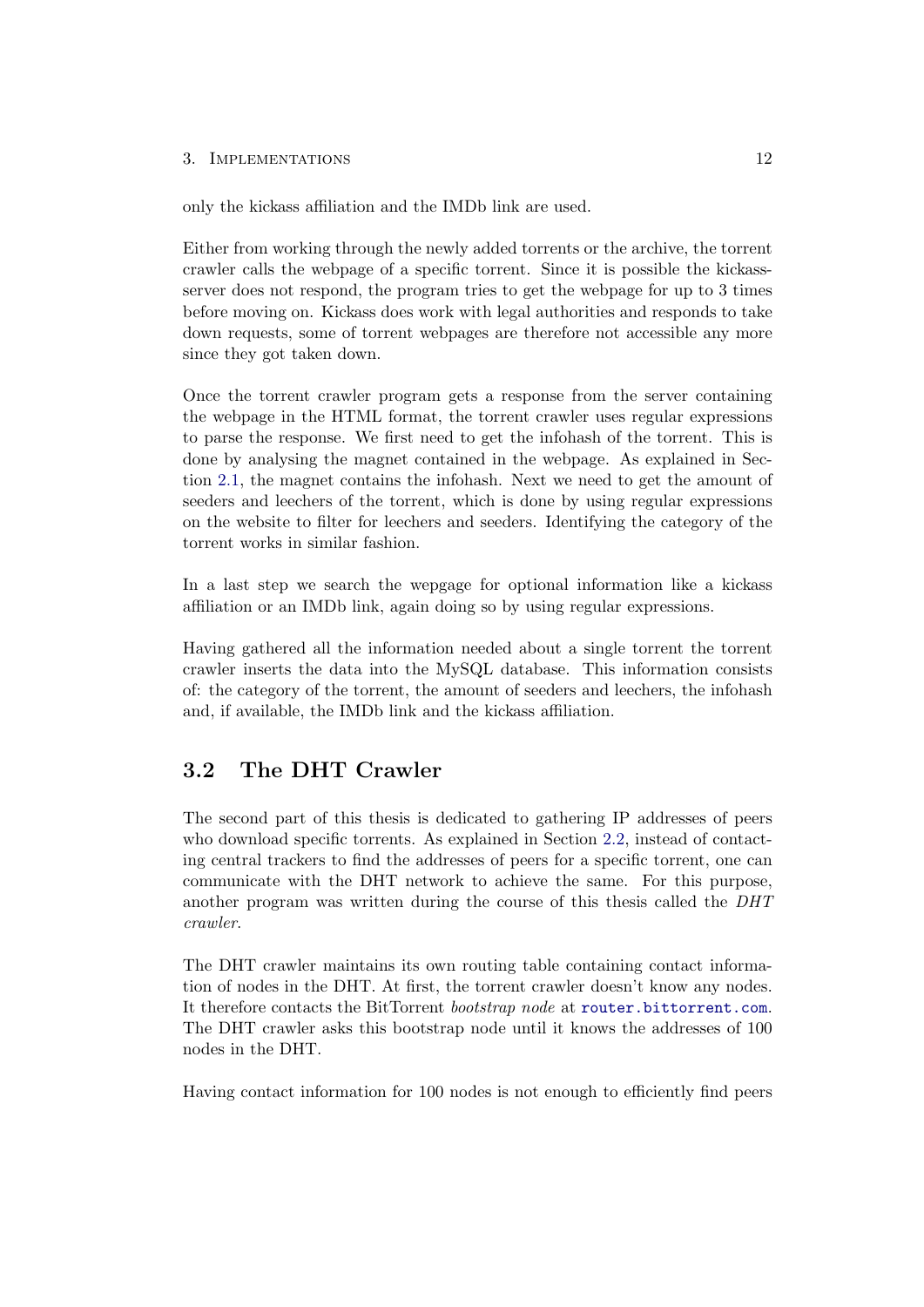### 3. IMPLEMENTATIONS 13

of torrents. So the program asks the nodes in its routing table for new nodes and inserts them into the routing table as well. This process is repeated until the routing table of the DHT crawler contains contact information of about 1.5 million nodes. At this time, the program knows enough nodes in the DHT to efficiently find peers for torrents.

After the initialization of the DHT crawler has finished, it can start searching for peers of a specific torrent. However, the program doesn't search all torrents we found with the torrent crawler from Section [3.1.](#page-13-0) A lot of torrents are old or outdated and have very few seeders and leechers left. Finding peers for these torrents would be futile and not contribute in a noticeable way to the recommendations. Since there are only few users downloading these torrents, the overlap with other users, on which the recommendations are based, would be negligible. Because of this, the DHT crawler only analyses torrents whose number of seeders and leechers surpass a predefined threshold. We can access the amount of seeders and leechers for a torrent in our database. The threshold of seeders and leechers was chosen to be 45.

For each torrent which has more than 45 seeders and leechers the DHT crawler now looks for peers. It does so by reading the infohash of that torrent from the MySQL database and searching for nodes in its routing table which have a similar node-id as this infohash. The found nodes are then contacted and asked if they know about that particular infohash. If they do know about peers and return the contact information of these peers, we store them. If the asked nodes don't know any peers, they return other nodes which the crawler inserts in its routing table. The DHT crawler does that several times, receiving peers in the process.

These peers are inserted into two new tables in the MySQL database. The associated table stores which peers download or uploads which torrent, while the peers table stores the IP address and port number of each peer.

## <span id="page-15-0"></span>3.3 The Database Merger

We have now discussed two tasks of this thesis. The first being the collection of torrents and information about them (see Section [3.1\)](#page-13-0) and the second being the gathering of peers through the DHT network (see Section [3.2\)](#page-14-0). The next task is the actual recommendation system based on the collected data.

But instead of running the recommendation on the raw data, we want to modify our data. The main reasoning behind this modification is, that our data treats two different torrents about the same movie as two different entities which are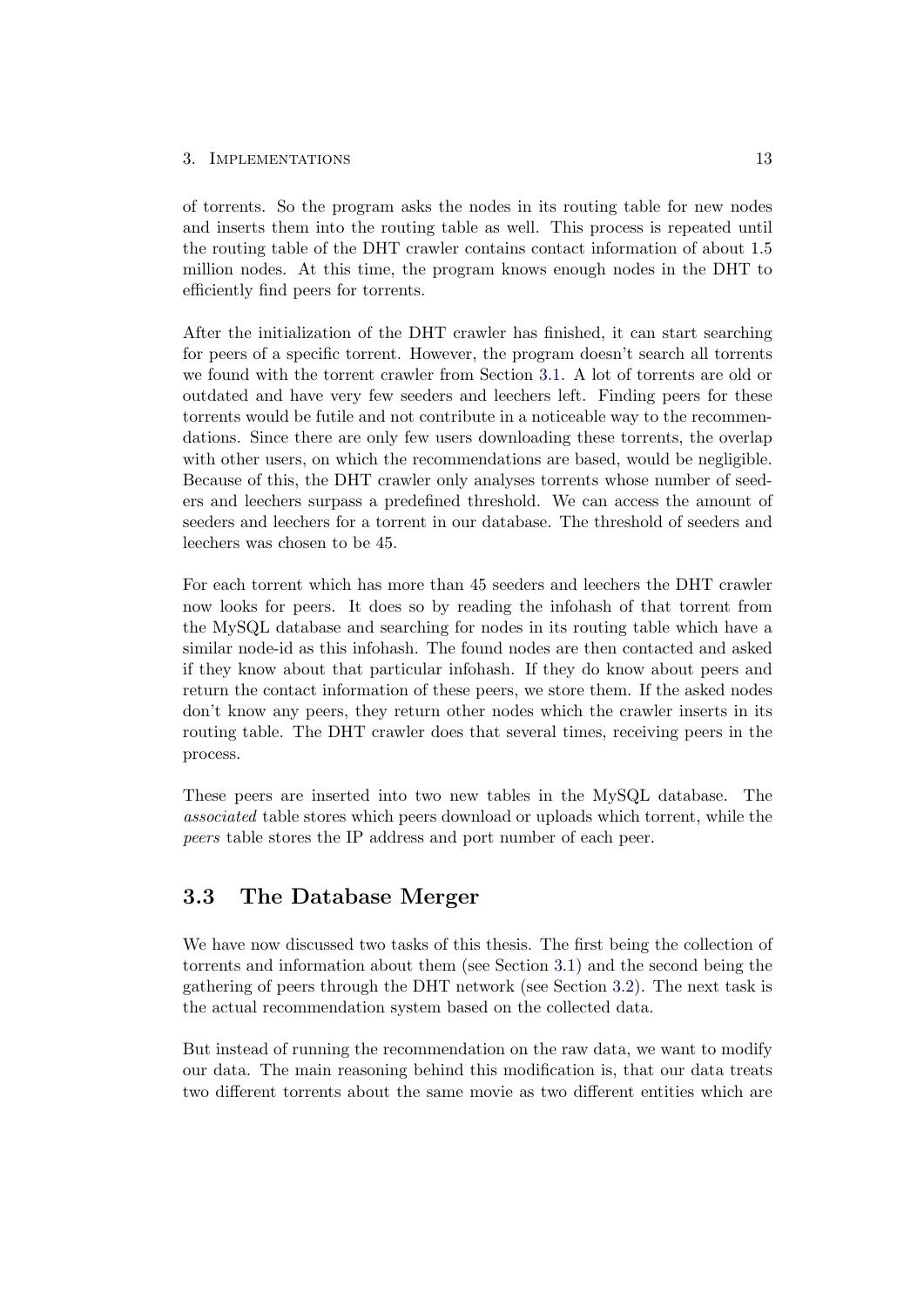### 3. Implementations 14

not connected in any way. For example an English language version of a movie and a Spanish language version of the same movie are not recognized as belonging together. Making recommendations based on the raw data, would mean that downloaders of the Spanish and English version of the movie would be treated separately even though they have the same taste in movies. A third program was written called the *Database Merger* to alleviate this problem.

In Section [3.1,](#page-13-0) it was discussed that an entry for a torrent in the MySQL database also entails the two arguments IMDb link and kickass affiliation. These two attributes will become very useful when merging the tables in the database. The goal of this merging was to create two new MySQL tables named mergedtorrents and mergedassociated. The recommendation system would later use these two tables to generate recommendations.

Some torrents found with the torrent crawler have IMDb links. Only torrents about movies or TV-Shows can have these entries. Every torrent on the other hand can have a kickass affiliation. The kickass affiliation is an id used by kickass.to to group torrents about the same content together.

The database merger program uses both of these attributes to create the mergedtorrents and the mergedassociated tables. The program first loads the raw data form the MySQL database into memory. These tables are the torrents table created by the torrent crawler program and the associated table created by the DHT crawler program. It is important to note that only torrents above a predefined threshold of seeders and leechers are considered, the same threshold used in the DHT crawler. When reading entries from the MySQL database into memory for the first time, two dictionaries are used to group torrents which have the same IMDb link or kickass affiliation. Dictionaries are hash-tables, which in this case, get used to store a list of torrents for each kickass affiliation string or IMDb link. Using this method, we can easily find all torrents which have the same IMDb link or kickass affiliation.

After having read the raw data into memory and creating the two dictionaries, the program iterates through each torrent. It then looks up all torrents which have the same kickass affiliation or IMDb link in the dictionaries and inserts them into the mergedtorrents table with the same merge id. So all torrents about the same content have the same merge id. Similarly, the program goes through all entries in the associated table and stores all downloaders we grouped before under the same merge id.

This procedure results in the two tables mergedtorrents and mergedassociated which contain IP-addresses of downloaders for each merge id. Torrents which have the same content are assigned the same merge id. This allows the recommendation system to generate more useful recommendations. Persons who have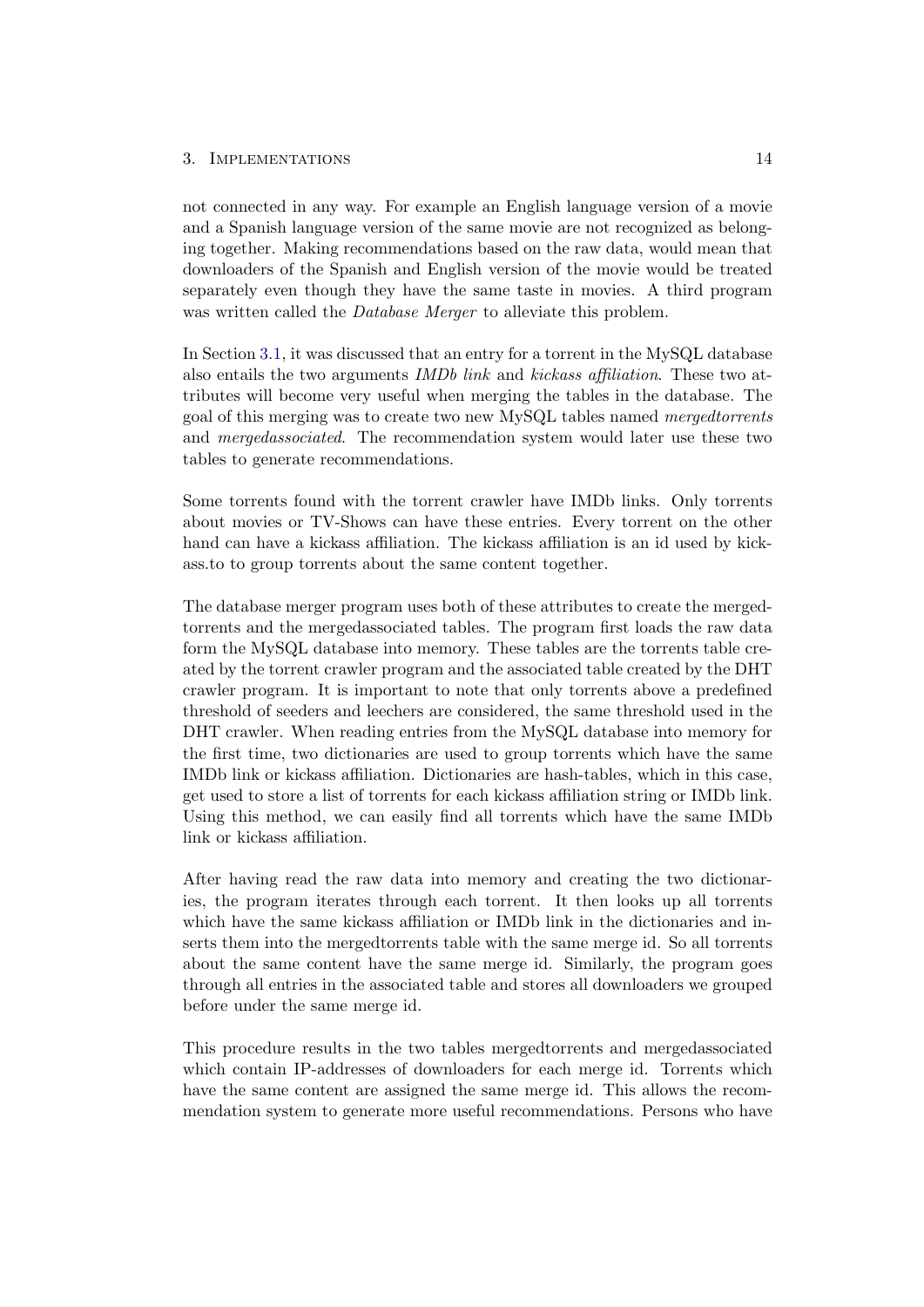the same taste will now be recognised by the system even when they download different versions of the same content.

## <span id="page-17-0"></span>3.4 The Recommender

Item based collaborative filtering was used to generate recommendations. A program named recommender was written to generate recommendations based on the data collected and merged previously.

The recommender first reads the two tables mergedassociated and mergedtorrents form the MySQL database. Item based collaborative filtering first calculates the similarity between two torrents for all torrents in the database. Cosine based item similarity is used in this thesis and is calculated in the following way, where i and j are torrents:

$$
sim(i, j) = cos(i, j) = \frac{i \cdot j}{\|i\| \cdot \|j\|}
$$
\n(3.1)

To express this equation in words, the similarity of two torrents is equal to the number of people who downloaded both torrents divided by the number of people who downloaded either one of the torrents.

As soon as the similarity for each pair of torrents is known, the program can compute recommendations. The recommender computes a prediction value for each torrent for each user. The torrents with the highest prediction values are then the recommendations for a user. The following formula was used to compute the prediction value for a user u and a torrent t:

$$
P_{u,t} = \frac{\sum_{i} s_{t,i} \cdot h_{u,i}}{\sum_{i} s_{t,i}} \tag{3.2}
$$

Where  $s_{t,i}$  is the similarity of the two torrents t and i and  $h_{u,i}$  indicates whether the user u has downloaded torrent t or not. The prediction value of a torrent is the sum of all similarities between the torrent and the torrents downloaded by the user divided by the sum of all similarities between the torrent and all other torrents [\[11\]](#page-22-11).

### <span id="page-17-1"></span>3.5 The Website

The last step in this thesis was to provide access to the service through a website. The website offers information about the thesis and instructions how to use the recommendation service.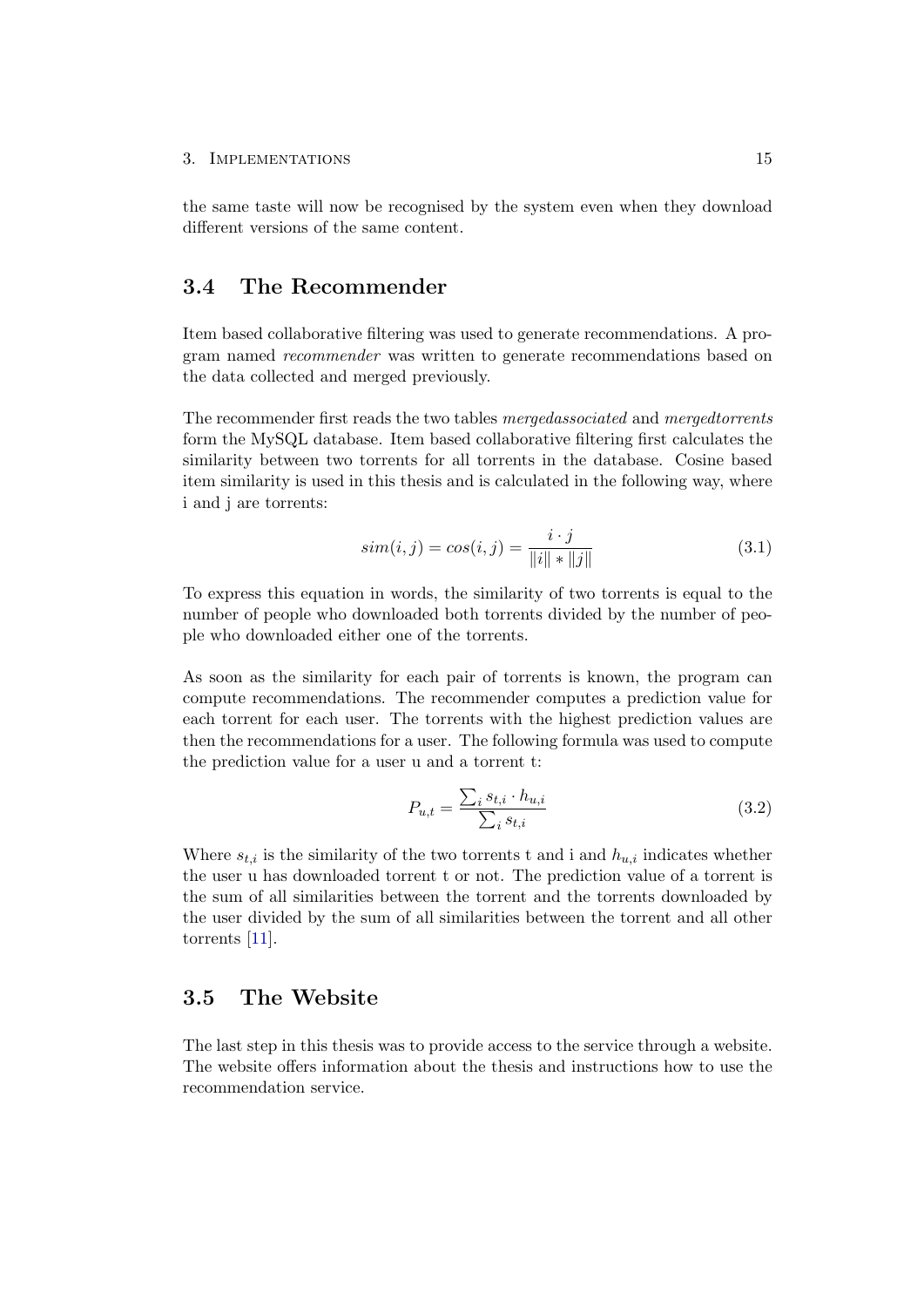#### 3. Implementations 16

The website first checks if the visitor's IP address is already in the system. If the system already knows about the visitor, it does not require any input from the visitor and displays the recommendations for him or her directly. If the visitor is unknown to the system, the website provides an input table where the visitor can insert links to his or her favourite torrents on kickass.to. The links then get sent to the recommendation system to generate a list of recommended torrents for that user, which in turn get displayed on the browser of the visitor.

Technically, the website consists of only one HTML webpage which communicates with a PHP script running on the server. On first contact, the server uses a message passing system to forward the IP address of the visitor to the recommendation system. If the user is known, the recommendations are passed to the server which in turn sends the information back to the webpage. If the visitor is unknown to the system, the wepage dynamically displays an input form using jQuery. The visitor enters links to his or her favourite torrents, which get sent to the server and passed on to the recommendation system. The generated recommendations get displayed in the webpage as soon as they are available.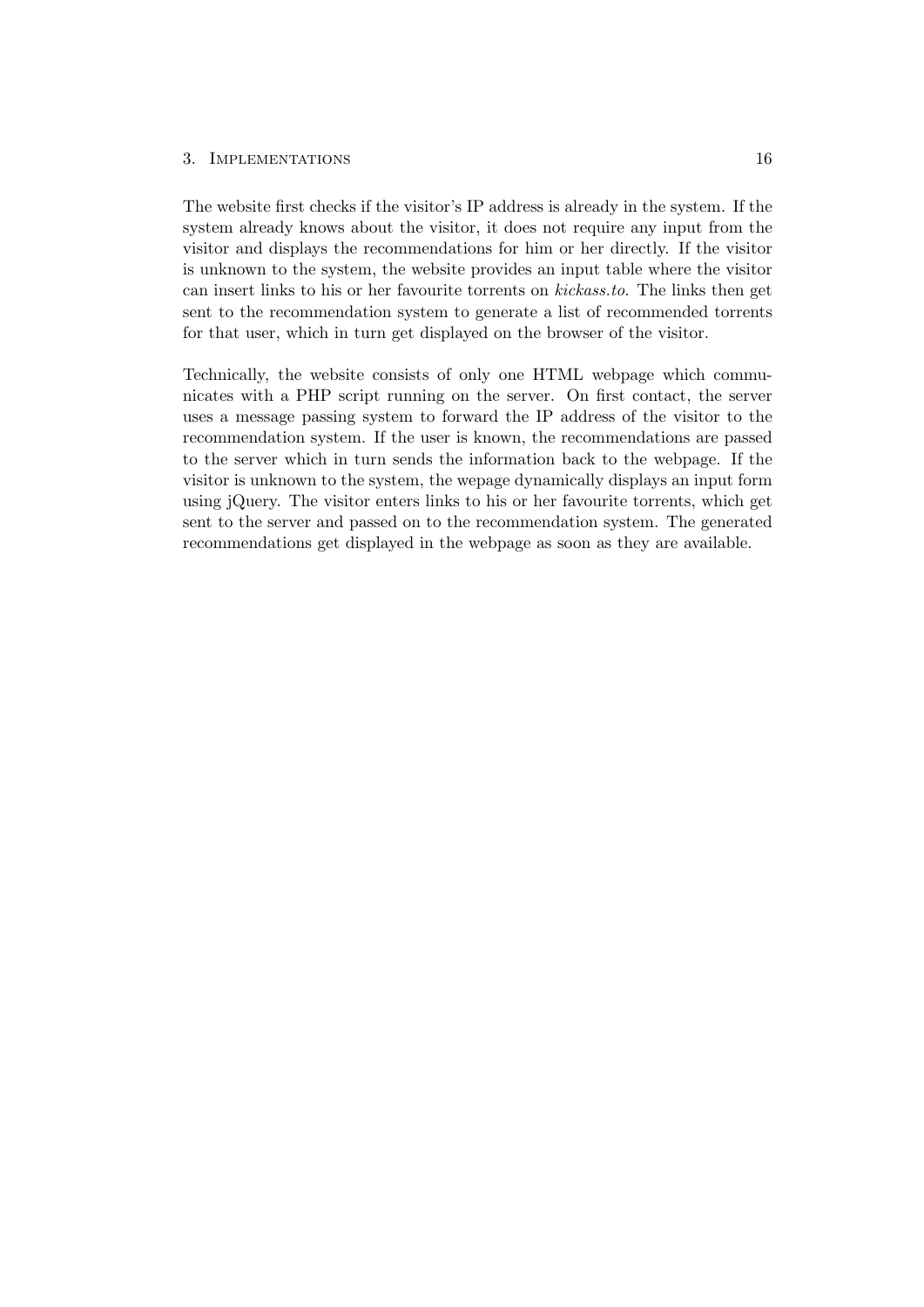## CHAPTER<sub>4</sub> Evaluation

### <span id="page-19-0"></span>The Torrent Crawler

To analyse the newest 10'000 torrents added to kickass.to, the torrent crawler takes about 15 minutes. After analysing each torrent on kickass.to with the torrent crawler, the MySQL database now contains over six million torrents. A distribution of the categories of active torrents can be found in Figure [4.1.](#page-19-1) A torrent is considered active if it has more than 45 seeders and leechers. There are a total of 192'639 active torrents in the MySQL database with a total of 6'166'840 torrents. This means about 3% of all torrents kickass.to can be considered active.



<span id="page-19-1"></span>Figure 4.1: The structure of this thesis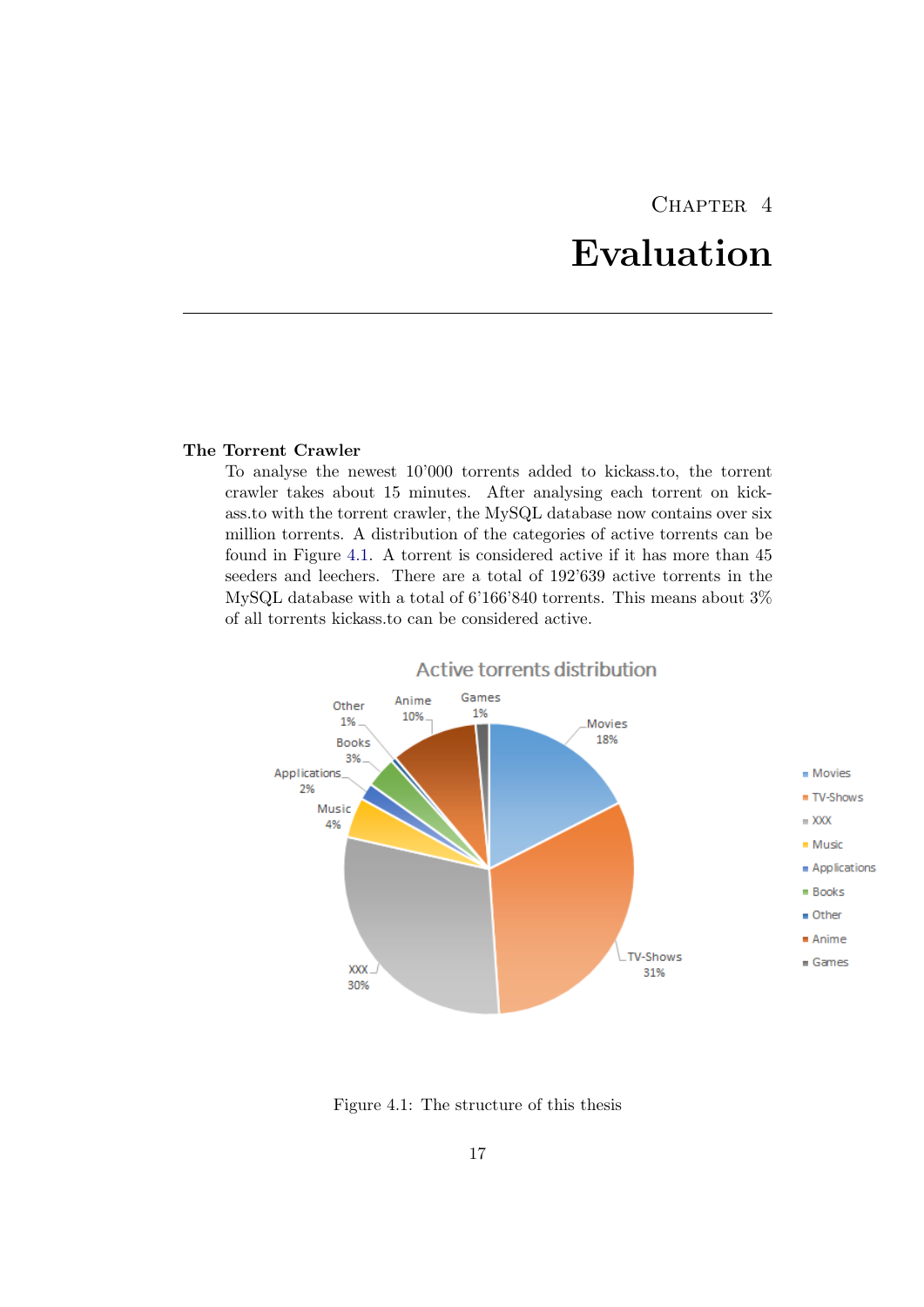### 4. EVALUATION 18

About 23% of all torrents have either a kickass affiliation or an IMDb link. Of the active torrents, about 50% have either a kickass affiliation or an IMDb link. Another interesting fact is that roughly one sixth of all uploaded torrents are music files but 99% of all music files uploaded to kickass.to have less than 45 seeders and leechers.

### The DHT Crawler

The DHT crawler found 9'337'841 distinct IPs downloading 34'192'448 torrents. This means, the DHT crawler found a user downloading 3.6 torrents on average.

### The Database Merger

As was mentioned in the evaluation of the torrent crawler, about 50% of active torrents have neither a kickass affiliation nor an IMDb id. This means the merger can't merge 50% of the active torrents, since the merging is done using these two attributes. Merging the other 50% results in clusters of an average size of 7.3. This means there are on average 7.3 active torrents about the same content. This can be expected since there are for example not only versions of the same movie in different languages and qualities that get merged together, but the merger also merges episodes of TV shows together, i.e., all episodes of the same TV show are merged together.

Merging the information generated by the DHT crawler, about 18.5% of the data gets merged together. 34'192'448 entries get merged to 27'894'837 entries. This can be explained by the insight that TV shows make 31% of the total of active torrents and that TV shows get merged together by the merger. It is very likely that a user, when she likes a TV show, downloads several episodes of that TV show. If the DHT crawler catches that user downloading several episodes, the merger merges these entries into one.

### The Recommender

The recommender has about 15 hours to compute the item to item similarity matrix. After the similarity matrix is computed, it takes the recommender one or two seconds to generate recommendations for a single user.

To measure the quality of the recommender, a system was used which compares the recommendations made by the recommender with random recommendations [\[12\]](#page-22-12). An evaluating mechanism was used to generate a value between zero and one for the recommendations generated by the recommender. A result below 0.5 means that the recommendations are better than random recommendations. Evaluating the recommendations for about 20'000 users, a result of 0.39 was measured.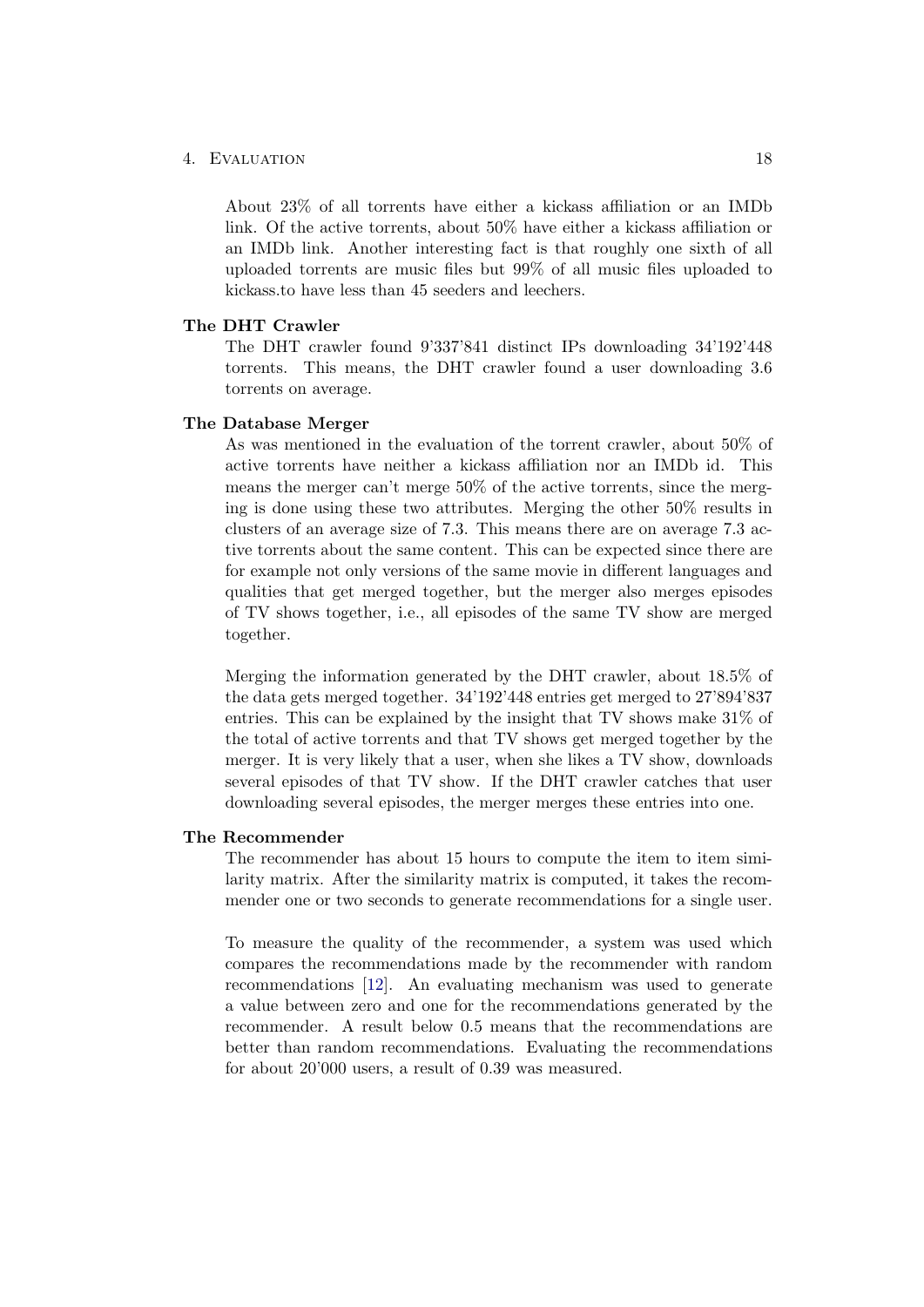# CHAPTER<sub>5</sub> Conclusions

<span id="page-21-0"></span>BitTorrent search engines like kickass.to and the DHT Mainline provide an enormous source for data. An interesting fact is that all of this information is publicly available and easily accessible. This means that everyone can basically see who downloads which torrents, a fact that most torrent users nowadays may be unaware of. That such a distributed system lacks in privacy may seem obvious but many users of torrent networks may be oblivious to the way torrents work and thus be unaware how openly accessible their private information is.

The DHT Mainline is a largely untapped source of data, so collecting and analysing data gathered from the DHT mainline and torrent search engines can offer valuable new insight into the inner workings of peer-to-peer sharing networks.

Generating recommendations is a practical example of how to use the gathered data. Four programs, the torrent crawler, the DHT crawler, the database merger and the recommender were written and a website was created to gather, cluster, generate and display recommendations.